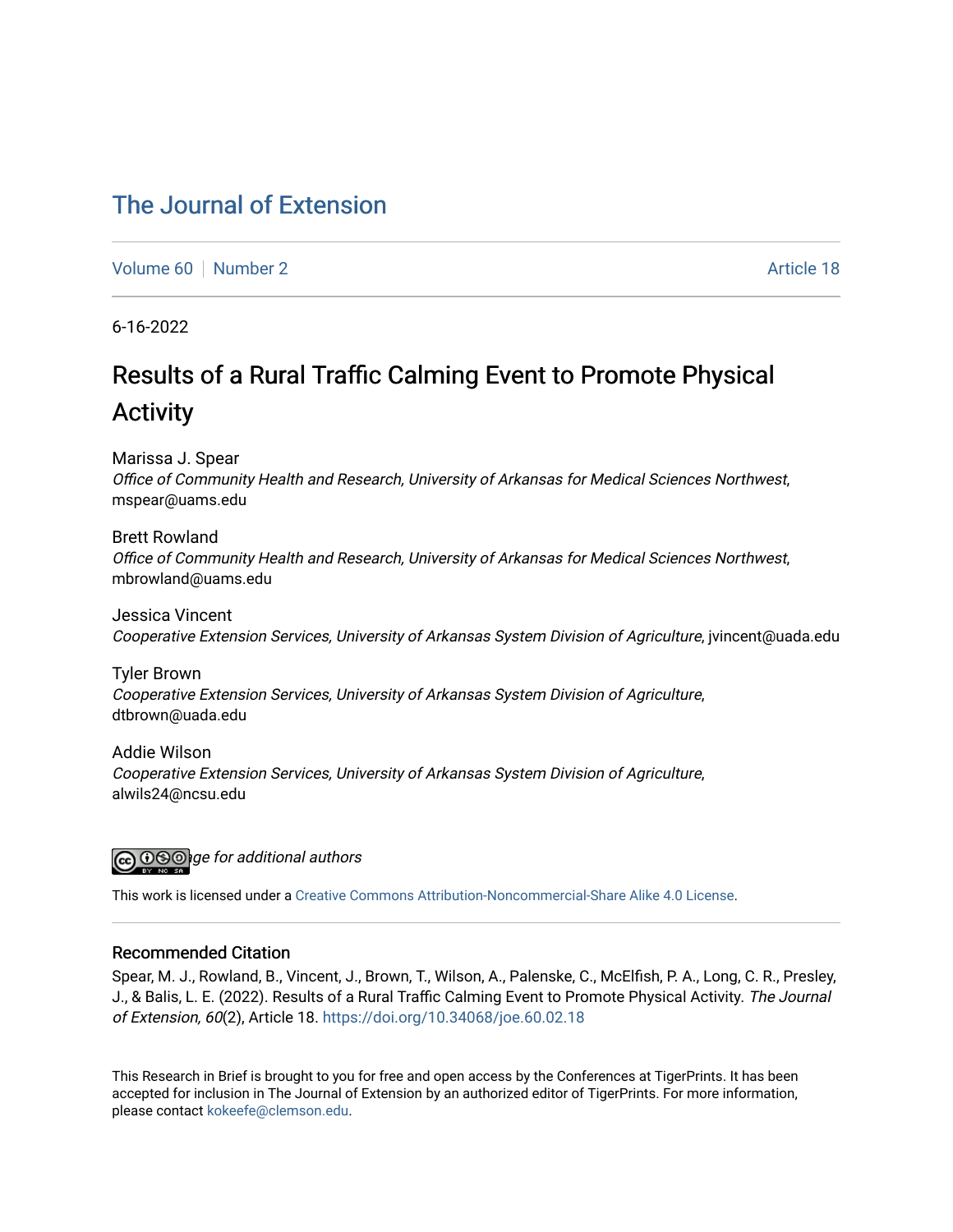# Results of a Rural Traffic Calming Event to Promote Physical Activity

# Cover Page Footnote

We would like to thank St. Francis County Extension Agent Cody Griffin; Phillips County Extension Agent Julie Goings; Jennifer Conner; Jordyn Williams; Diane Ayers and Sahra Kahin of the CDC; the Forrest City Police Department and City Council; and the Mayor of Forrest City, Cedric Williams.

# Authors

Marissa J. Spear, Brett Rowland, Jessica Vincent, Tyler Brown, Addie Wilson, Caitlin Palenske, Pearl A. McElfish, Christopher R. Long, Jessica Presley, and Laura E. Balis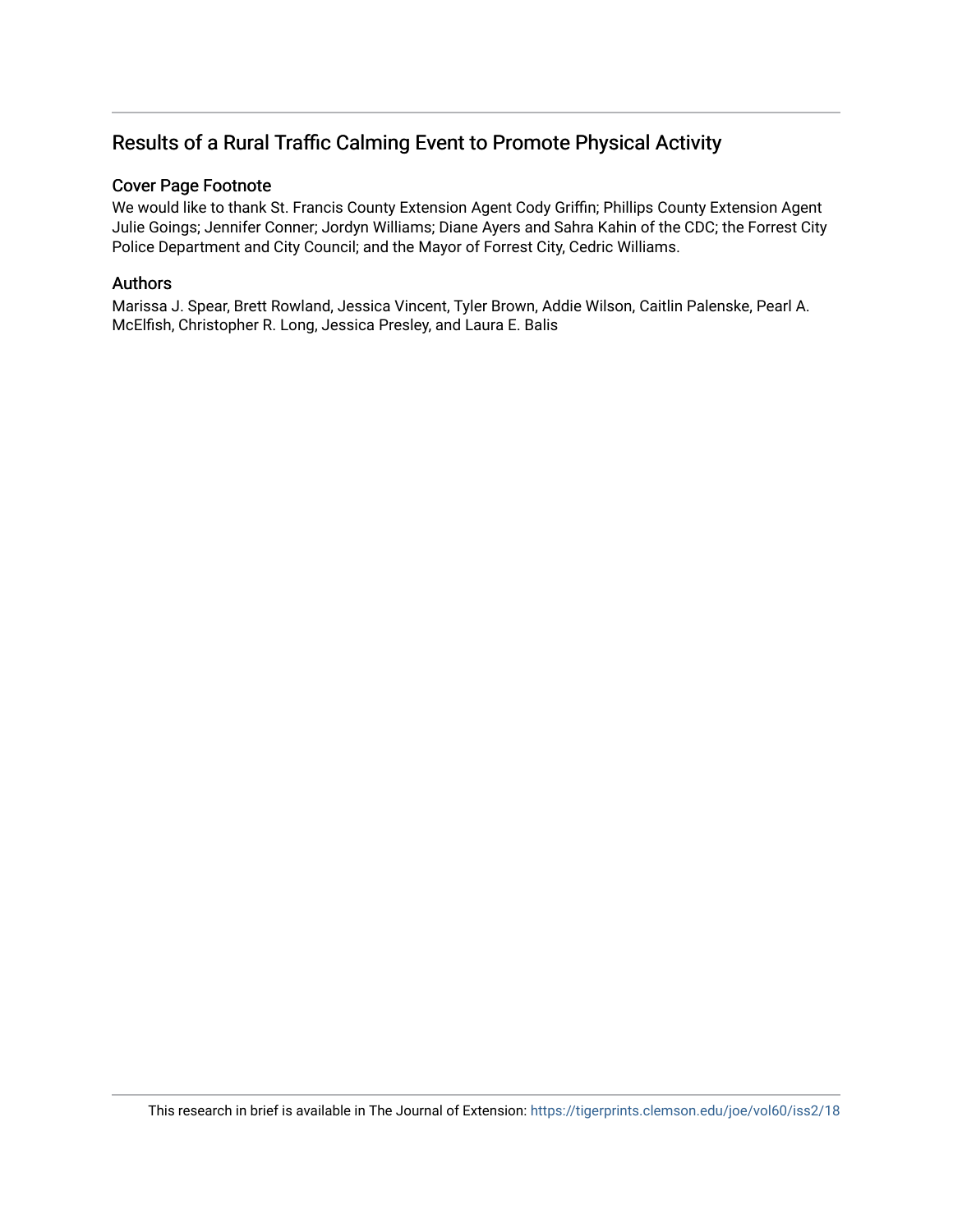# **Results of a Rural Traffic Calming Event to Promote Physical Activity**

MARISSA J. SPEAR<sup>1</sup>, BRETT ROWLAND<sup>1</sup>, JESSICA VINCENT<sup>2</sup>, TYLER BROWN<sup>2</sup>, ADDIE WILSON<sup>2</sup>, CAITLIN PALENSKE<sup>2</sup>, PEARL A. MCELFISH<sup>1</sup>, CHRISTOPHER R. LONG<sup>1</sup>, JESSICA PRESLEY<sup>3</sup>, AND LAURA E. BALIS<sup>4</sup>

AUTHORS: 1University of Arkansas for Medical Sciences Northwest. ²University of Arkansas System Division of Agriculture. 3University of Arkansas for Medical Sciences. 4Louisville Center, Pacific Institute for Research and Evaluation.

**Abstract**. This article describes how community need was addressed through a traffic calming pop-up event in rural Arkansas. The event was conducted on routes connecting a neighborhood, two schools, and a municipal park. A brief survey assessed safety concerns of parents and/or guardians related to children walking or biking to school. Prior to the event, parents/guardians reported it was not safe for their children to walk or bike to school; however, the majority agreed the event made the area safer. Small-scale traffic calming events can provide evidence to stakeholders that built environment changes are an important childhood obesity prevention strategy in rural Extension work.

#### INTRODUCTION

Evidence demonstrates that child participation in physical activity reduces rates of obesity and other chronic conditions and improves academic achievement (U.S. Department of Health and Human Services, 2018). Improving access to active transportation, such as walking or biking, increases rates of physical activity in children (Ward et al., 2015). Safe Routes to School programs have been successful in encouraging children to walk and bike to school (Stewart et al., 2014). However, in recent years, there has been a decrease in children walking or biking to school, with parents citing barriers such as distance, traffic-related danger, and crime (Jones & Sliwa, 2016). Childhood obesity has been linked to numerous health problems, including type 2 diabetes and hypertension, and is a strong predictor of adult obesity (Pandita et al., 2016; Simmonds et al., 2016). Therefore, primary and secondary prevention of childhood obesity is a critical step in addressing the adult obesity epidemic in the United States.

The Centers for Disease Control and Prevention (CDC) implemented the High Obesity Program (HOP) to address health issues in counties with an adult obesity rate of over 40% through increasing access to healthy foods and providing safe and accessible places for physical activity. The CDC funded 15 Land-Grant University Cooperative Extension Systems to complete this work, aligning with Extension's

National Framework for Health and Wellness and recent addition of physical activity as a focus area (Braun et al., 2014; CDC Division of Nutrition, Physical Activity, and Obesity, 2020). Program activities include collaborating with community partners to connect everyday destinations that could be linked via active transportation, including homes, schools, parks, and other community locations. Each awardee is required to evaluate the effectiveness of their strategies within these program activities.

#### PURPOSE AND OBJECTIVES

In 2018, the Arkansas Cooperative Extension Service received the five-year HOP cooperative agreement to implement obesity prevention strategies in the Arkansas Delta region. The Arkansas Delta Region Obesity Project (ArDROP) is available to five counties: Chicot, Lee, Mississippi, Philips, and St. Francis. Mortality rates in the Delta region from chronic diseases are 10% higher than non-Delta counties and 20% higher than the national rate (Felix & Stewart, 2005). Despite a steady decrease in mortality nationally, the rate of decline in the Delta is much slower (Cosby & Bowser, 2008).

St. Francis County has the highest adult obesity rate in Arkansas (43.2%), making it a critical location for obesity prevention strategies (Arkansas Department of Health, 2018). Forrest City is the St. Francis County seat and largest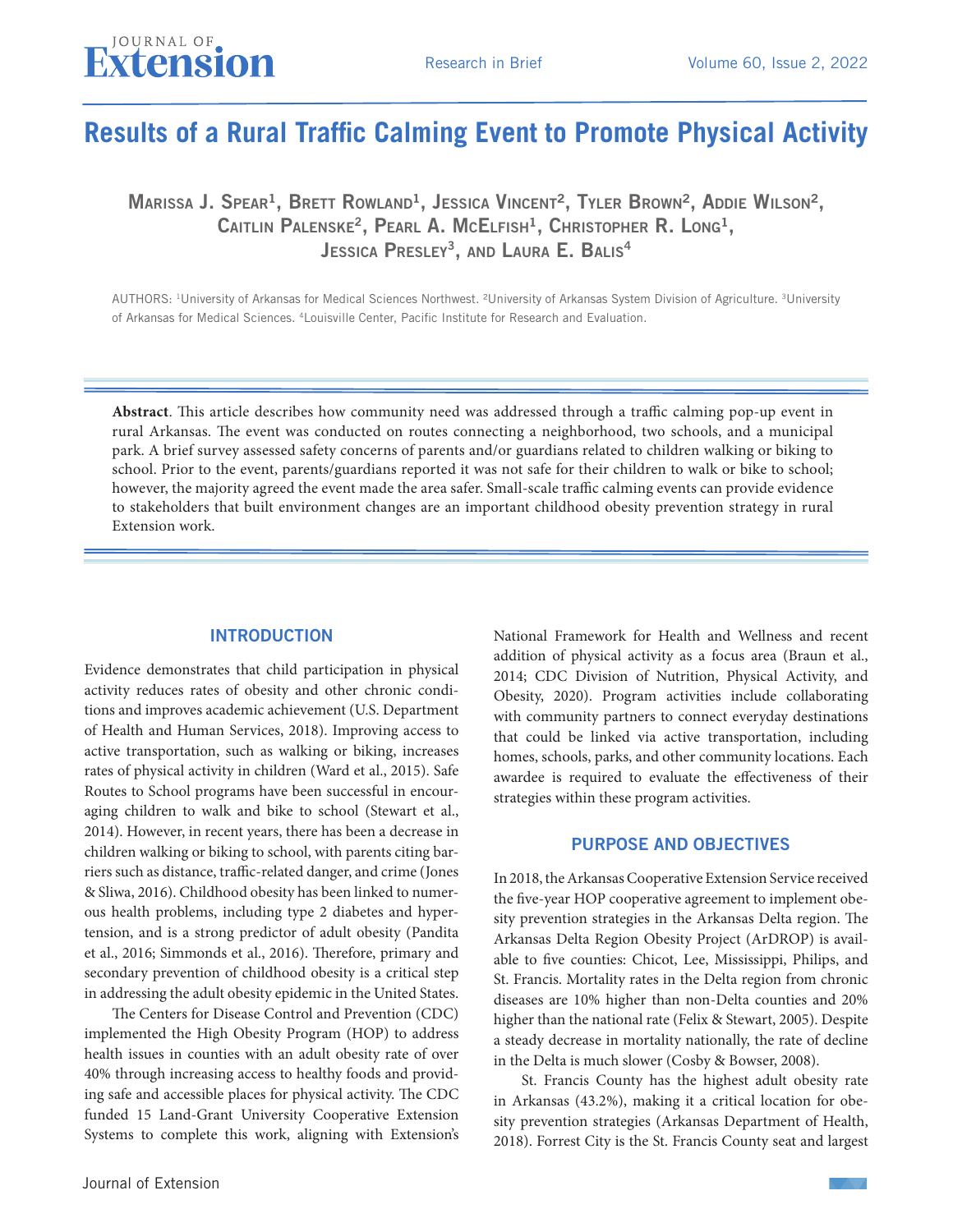city, with a population of 15,371 (Missouri Census Data Center, 2020). More than 2 in 5 (41.9%) students in the Forrest City school district are overweight or obese (ACHI, 2019). The high rate of adult and childhood obesity, the effectiveness of safe routes to school interventions, a strong relationship with city officials, and the support of an active community coalition motivated the ArDROP team to begin work on safe routes to school in Forrest City. Prior work within the community included helping the city secure Transportation Alternatives Program (TAP) funding, conducting healthy food assessments in local food pantries, and conducting walkability assessments in other areas of the city. This article describes the steps taken by the ArDROP team to increase access to physical activity in the community.

#### INTERVENTION APPROACH

The Mayor of Forrest City first identified several areas of need, which initiated ArDROP's activities to encourage the development of safe routes to school. ArDROP chose the area near Oak Avenue and Ash Street, because it contains a residential neighborhood, two schools, and a municipal park. The ArDROP team received training on conducting walkability assessments from CDC subject matter experts. ArDROP then conducted a walkability assessment of the identified area using a tool adapted from CDC's Walkability Audit Tool (Dannenberg et al., 2005) and North Carolina's Shape Your World Walkability Checklist (Move More Walk Now, 2011). The results of the walkability assessment demonstrated that the area was not pedestrian-friendly. Specifically, the area lacked sidewalks, crosswalks, connectivity to the community, safety features, and an attractive appearance. Previous rural Extension work has also cited inadequate signage, lack of sidewalks and crosswalks, and low pedestrian safety as significant barriers to walking and biking for rural residents (Jensen et al., 2019).

Based on the results of the walkability assessment, ArDROP developed plans to conduct a "traffic calming pop-up" event in the area to demonstrate the feasibility of making small built environment changes that could encourage active transportation. Traffic calming pop-ups are a strategy of tactical urbanism in which simple, temporary changes to the built environment are tested, including traffic cones, signs, and paint, in order to demonstrate effective ways a city government can make permanent changes to improve the built environment (Safe Routes to School National Partnership, 2017; Trailnet, 2016). The ArDROP team conducting the pop-up event included five program associates, the lead evaluator, and the principal investigator.

The ArDROP team rerouted traffic to turn Oak and Ash into one-way streets. The team transformed Oak Avenue into a one-way street going west (toward the schools) and Ash Street into a one-way street going east (away from the

schools) (Figure 1). For a detailed list of the methods and purpose of the temporary built environment changes used in Figure 1, see Table 1. The event occurred from 2 PM to 5 PM on a school day in September 2019.

#### EVALUATION METHODS

The team evaluated the event through observation during the event and a brief post-event survey. The ArDROP team used paper, pencil, and a mobile app to count the number of pedestrians, cyclists, and cars that drove down both Oak and Ash throughout the duration of the event. This count was an approximate measure conducted for process evaluation (i.e., to provide data to stakeholders on how many community members were exposed to the pop-up event), and, thus, the ArDROP team did not determine inter-rater reliability.

School staff were asked to distribute the survey to students at the local middle and elementary schools after the traffic calming pop-up event (Figure 1 does not depict the elementary school). School staff asked the students to take the survey home, have a parent or guardian complete the survey, and return the completed survey the following day. Passive consent was obtained through return of the completed survey. The eight-item survey asked students' parents/ guardians to report how often their child walked or biked to school, whether it was safe for their child to walk/bike to school, concerns about letting their child walk/bike to school, whether or not they thought the event improved safety, and whether or not permanent changes would increase the likelihood of allowing their children to walk or bike to school. The ArDROP team collected completed surveys from the schools two weeks after they conducted the pop-up event. The team entered survey data into Microsoft Excel for analysis. This evaluation was determined to be exempt by the University of Arkansas for Medical Sciences Institutional Review Board.

#### RESULTS

The ArDROP team counted approximately 140 vehicles, 24 pedestrians, and one cyclist throughout the duration of the event. All vehicles and pedestrians adhered to the temporary built environment changes throughout the event.

A total of 49 parents/guardians responded to the survey. Summary statistics are provided in Table 2. According to survey responses, the majority of parents/guardians reported that their children never walk or bike to school (85.4% and 100%, respectively). Three-quarters (76.6%) of parents/ guardians disagreed with the statement that it is safe for their child to walk/bike to school prior to the event. Parents/ guardians listed several concerns about their children walking or biking to school, including distance, lack of sidewalks/ crosswalks, speed and amount of traffic, and crime. The majority (85.3%) agreed that the changes to the area made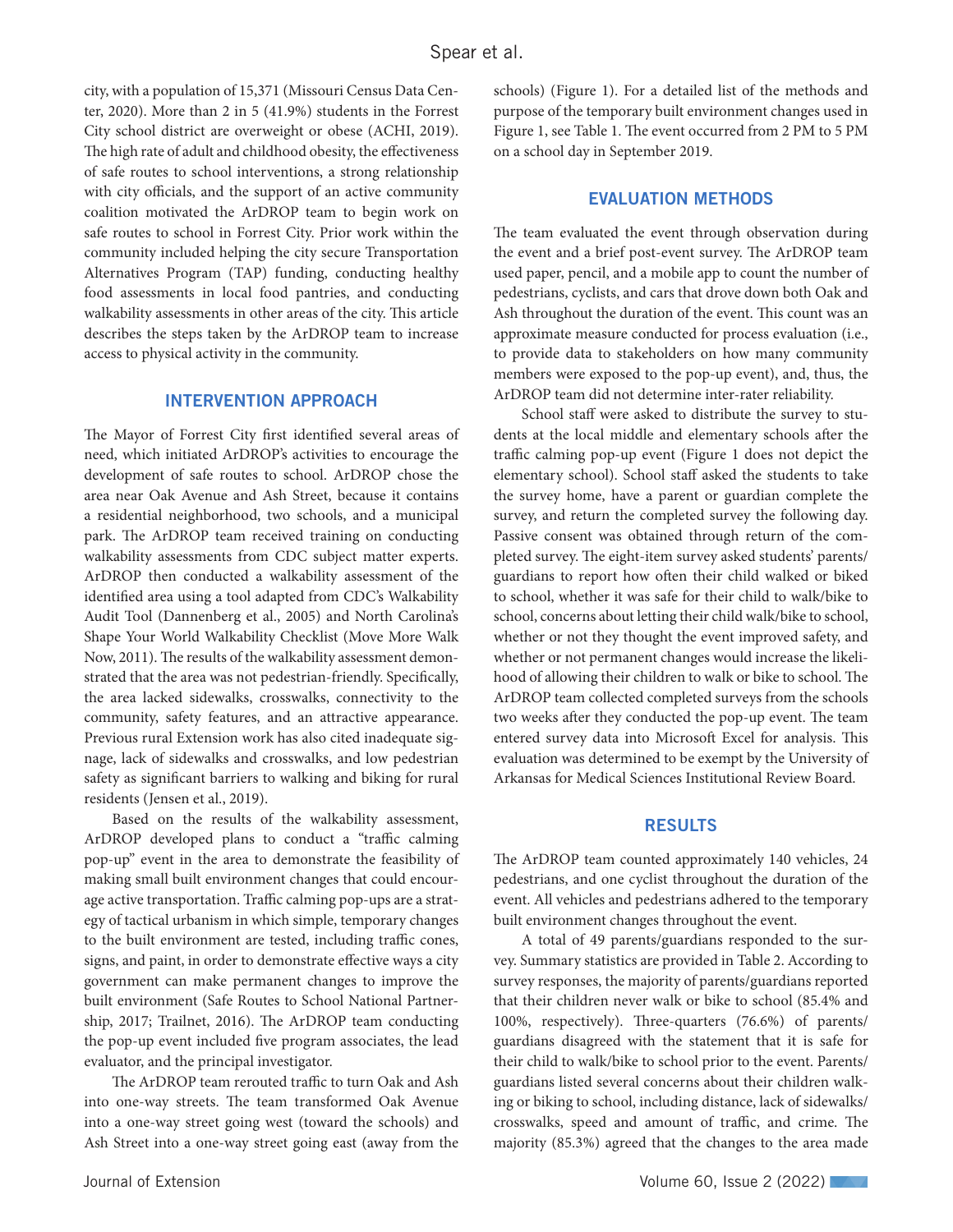



Figure 1. Map of temporary built environment changes.

| <b>Methods of Environment Changes</b>                                                                              | Purpose                                            |
|--------------------------------------------------------------------------------------------------------------------|----------------------------------------------------|
| Added dedicated walking/biking lanes to Oak and Ash using temporary pavement<br>tape and yellow footprint stickers | To account for the lack of sidewalks               |
| Added crosswalks at all four intersections using temporary payement tape                                           | To account for the lack of crosswalks              |
| Added four temporary speedbumps on Oak and Ash                                                                     | To slow traffic travelling to and from the schools |
| Added temporary signage to stop signs in affected area                                                             | To indicate the newly designed one-way streets     |
| Placed traffic cones near new crosswalks and pedestrian lanes                                                      | To aid in pedestrian visibility                    |

Table 1. Methods and Purpose of Temporary Built Environment Changes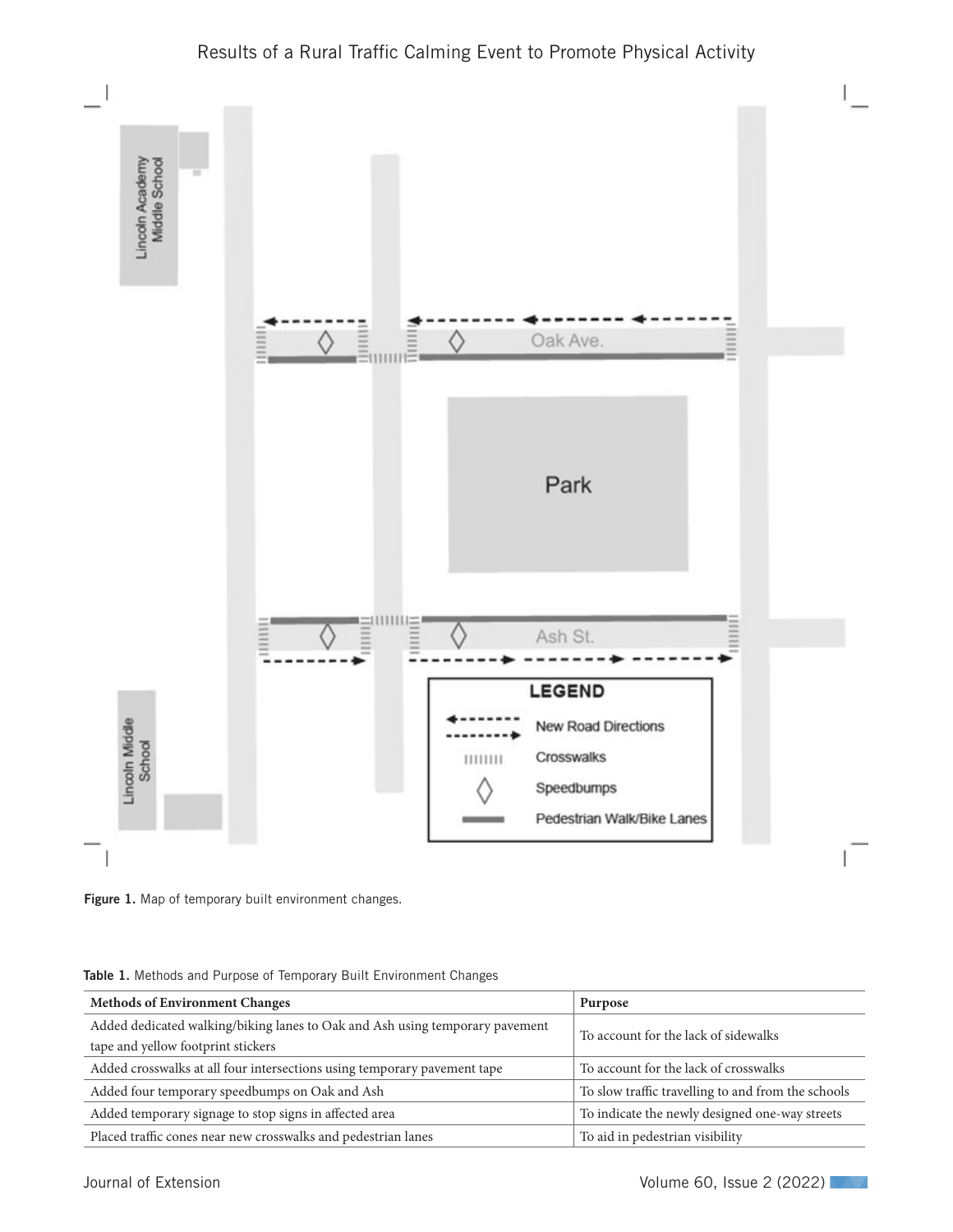it safer for their children to walk/bike to school. More than one-third (36.8%) of parents/guardians agreed that making these changes permanent would increase the likelihood of allowing their kids to walk or bike to school.

#### IMPLICATIONS FOR PUBLIC HEALTH

The traffic calming pop-up event provided preliminary support for the necessity of permanent built environment improvements to promote physical activity. Two of the primary concerns respondents identified—lack of sidewalks/ crosswalks and the speed of traffic—are issues that are feasibly addressed with micro-changes to the built environment (i.e., those that can be implemented at a lower cost and more rapidly than complex infrastructure improvements) (Community Preventive Services Task Force, 2016). Based upon the traffic calming pop-up event and the results of the survey, ArDROP and the city implemented immediate infrastructure improvements. City officials agreed to keep the temporary crosswalks in place until the pavement tape began to detach from the pavement, at which point they have committed to paint them permanently. In addition, as a result of the pop-up event, ArDROP received CDC approval to purchase flashing speed limit signs, additional speed bumps, and pedestrian signage to slow traffic on Oak and Ash. Taken together, the ArDROP team received community feedback and data to support the need for permanent changes. Permanent built environment improvements make the community safer and increase access to physical activity, which may encourage parents/guardians to allow their children to walk or bike to school (Stewart et al., 2014).

One limitation of this study was that the ArDROP team did not observe traffic in the area prior to the pop-up event; therefore, the team was unable to compare use prior to the event to use during the event. Another limitation was the low number of parent/guardian responses to the survey. Surveys were delivered to administration offices at both schools, but it is unknown how many children were present on the day the surveys were distributed or whether every student was given a survey to take home to their parents/guardians; therefore, a precise response rate could not be calculated.

The majority of parents/guardians reported distance as a concern; however, the ArDROP team did not have data detailing the distance respondents lived from the school. Therefore, further work should investigate what distance is feasible for parents/guardians to allow children to walk or bike to school in order to make safe routes projects and traffic calming measures effective. Parents/guardians also reported crime as a concern, which was not specifically addressed with temporary changes and may account for the proportion of respondents who would *not* be more likely to allow their children to walk or bike to school. Before crime prevention can be addressed, stakeholders need to conduct

Table 2. Parent/Guardian Attitudes and Concerns about Active School Transportation, n=49

| <b>Survey Items And Response Options</b>          | no. (%)   |
|---------------------------------------------------|-----------|
| How often does your child walk to school?         |           |
| Always                                            | 3(6.3)    |
| Often                                             | 0(0)      |
| Sometimes                                         | 0(0)      |
| Rarely                                            | 4(8.3)    |
| Never                                             | 41(85.4)  |
| How often does your child bike to school?         |           |
| Always                                            | 0(0)      |
| Often                                             | 0(0)      |
| Sometimes                                         | 0(0)      |
| Rarely                                            | 0(0)      |
| Never                                             | 47 (100)  |
| It is safe for my child to walk/bike to school.   |           |
| <b>Strongly Agree</b>                             | 1(2.1)    |
| Agree                                             | 10(21.3)  |
| Disagree                                          | 18 (38.3) |
| <b>Strongly Disagree</b>                          | 18 (38.3) |
| What concerns do you have about letting your      |           |
| child walk/bike to school? <sup>a</sup>           |           |
| Distance to/from school                           | 34 (69.4) |
| Amount of traffic along the route                 | 24 (49.0) |
| Speed of traffic along the route                  | 22 (44.9) |
| Lack of sidewalks/crosswalks along the route      | 18 (36.7) |
| Crime along the route                             | 15(30.6)  |
| Other                                             | 6 (12.2)  |
| The Safe Routes to School pop-up made the area    |           |
| around the school safer for walking/biking.       |           |
| <b>Strongly Agree</b>                             | 3(8.8)    |
| Agree                                             | 26 (76.5) |
| Disagree                                          | 1(2.9)    |
| <b>Strongly Disagree</b>                          | 4(11.8)   |
| If the temporary changes were made permanent,     |           |
| it would increase the likelihood that I would     |           |
| walk/bike to school with my child or let my child |           |
| walk/bike to school.                              |           |
| <b>Strongly Agree</b>                             | 1(2.6)    |
| Agree                                             | 13 (34.2) |
| Disagree                                          | 14 (36.8) |
| <b>Strongly Disagree</b>                          | 10(26.3)  |

*Note*. Number of responses varies by item due to participant non-response. Percentages may not total 100 due to rounding. aMultiple responses were allowed for this item.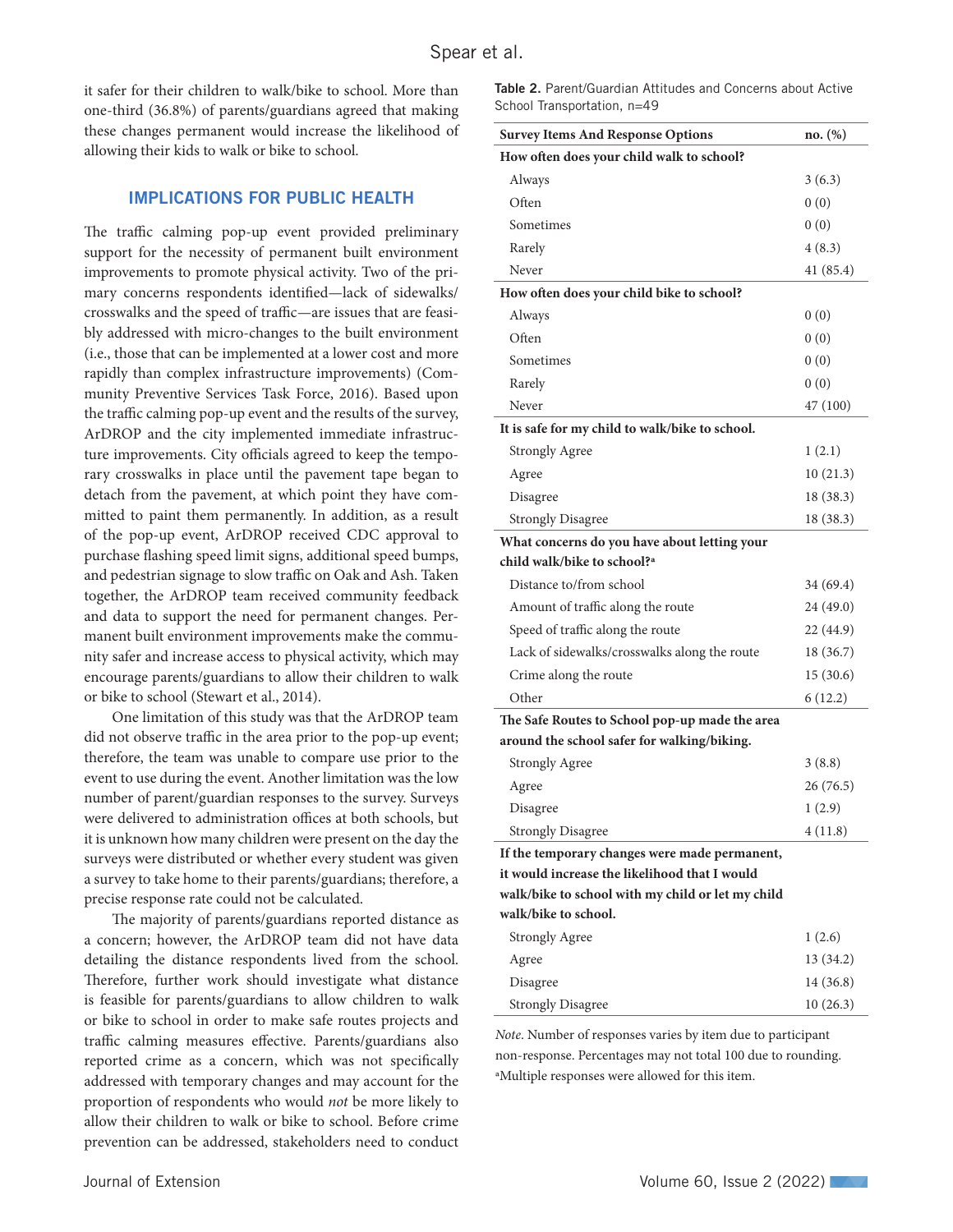additional assessments to determine the types of crime and environmental elements that impact personal safety—such as visibility, obstruction, and areas of concealment (Cozens et al., 2005). This knowledge can guide future efforts to prevent crime through environmental design (e.g., natural surveillance and access control or maintenance) (Cozens et al., 2005).

# **CONCLUSION**

Physical activity promotion and environmental change are both recent focuses of Extension work (United States Department of Agriculture, 2014). This case study may serve as an example for other Extension practitioners. Safe Routes to School National Partnerships recommend pop-ups (Safe Routes to School National Partnership, 2017); however, as of yet, pop-ups have been unreported in the Extension literature. These brief feasibility studies can be used within the health promotion process to work with community coalitions, identify needs, and select, test, implement, and evaluate evidence-based interventions. This case study demonstrates how a brief traffic calming pop-up event was used to make permanent built environment changes in a short period of time. The ArDROP team will continue working with community-driven coalitions like the one in Forrest City to conduct traffic calming pop-up events in other counties and to demonstrate to city governments the feasibility of improving the built environment. This article demonstrates simple strategies for encouraging communities to increase physical activity by walking and biking to school. Changes to the built environment are easily replicable in Extension work in rural areas and can be a critical first step in reducing childhood obesity.

### DISCLAIMERS

We have no conflicts of interests to declare. No copyrighted materials, surveys, instruments, or tools were used in this work. This work was funded by a High Obesity Program (HOP) award (no. NU58DP006561) from the Centers for Disease Control and Prevention. The findings and conclusions in this report are ours and do not necessarily represent the official positions of the funder.

### ACKNOWLEDGMENTS

We would like to thank St. Francis County Extension Agent Cody Griffin; Phillips County Extension Agent Julie Goings; Jennifer Conner; Jordyn Williams; Diane Ayers and Sahra Kahin of the CDC; the Forrest City Police Department and City Council; and the Mayor of Forrest City, Cedric Williams.

### REFERENCES

- ACHI (2019). *Assessment of Childhood and Adolescent Obesity in Arkansas: Year 16 (Fall 2018-Spring 2019)*. Arkansas Center for Health Improvement. https://achi. net/wp-content/uploads/2019/12/191205-Year-16- 2018-19-State-BMI-Report.pdf
- Arkansas Department of Health (2018). *Arkansas BRFSS 2018 County Estimates: Overweight and Obese Adults*. https://ssl-adh.ark.org/images/uploads/pdf/Obesity-Overweight\_2018.pdf Braun, B., Bruns, K., Cronk, L., Fox, L. K., Koukel, S., LeMenestrel, S., Lord, L. M., Reeves, C., Rennekamp, R., Rice, C., Rodgers, M., Samuel, J., Vail, A., & Warren, T. (2014). *Cooperative Extension's national framework for health and wellness*. ECOP Health Task Force. https://www.aplu.org/members/ commissions/food-environment-and-renewableresources/CFERR\_Library/national-framework-forhealth-and-wellness/file
- CDC Division of Nutrition, Physical Activity, and Obesity (2020). *High obesity program.* Centers for Disease Control and Prevention. https://www.cdc.gov/nccdphp/ dnpao/state-local-programs/hop-1809/high-obesityprogram-1809.html
- Community Preventive Services Task Force (2016). *Physical activity: Built environment approaches combining transportation system interventions with land use and environmental design, Task Force Finding and Rationale Statement*. The Community Guide. https://www. thecommunityguide.org/sites/default/files/assets/PA-Built-Environments.pdf
- Cosby, A. G., & Bowser, D. M. (2008). The health of the Delta Region: A story of increasing disparities. *Journal of Health and Human Services Administration, 31*(1), 58-71. https://pubmed.ncbi.nlm.nih.gov/18575148/
- Cozens, P., Saville, G., & Hillier, D. (2005). Crime prevention through environmental design (CPTED): A review and modern bibliography. *Property Management, 23*(5), 328-356. www.doi.org/10.1108/02637470510631483
- Dannenberg, A. L., Cramer, T. W., & Gibson, C. J. (2005). Assessing the walkability of the workplace: A new audit tool. *American Journal of Health Promotion, 20*(1), 39-44. www.doi.org/10.4278/0890-1171-20.1.39
- Felix, H., & Stewart, M. K. (2005). Health status in the Mississippi River Delta region. *Southern Medical Journal, 98*(2), 149-155.
- Jensen, K., Tifft, K., Winfield, T., Gunter, K., Karp, G., & John, D. (2019). Engaging residents in participatory photomapping and readiness conversations to address the rural obesogenic context. *Journal of Extension, 57*(5). https://archives.joe.org/joe/2019october/a1.php